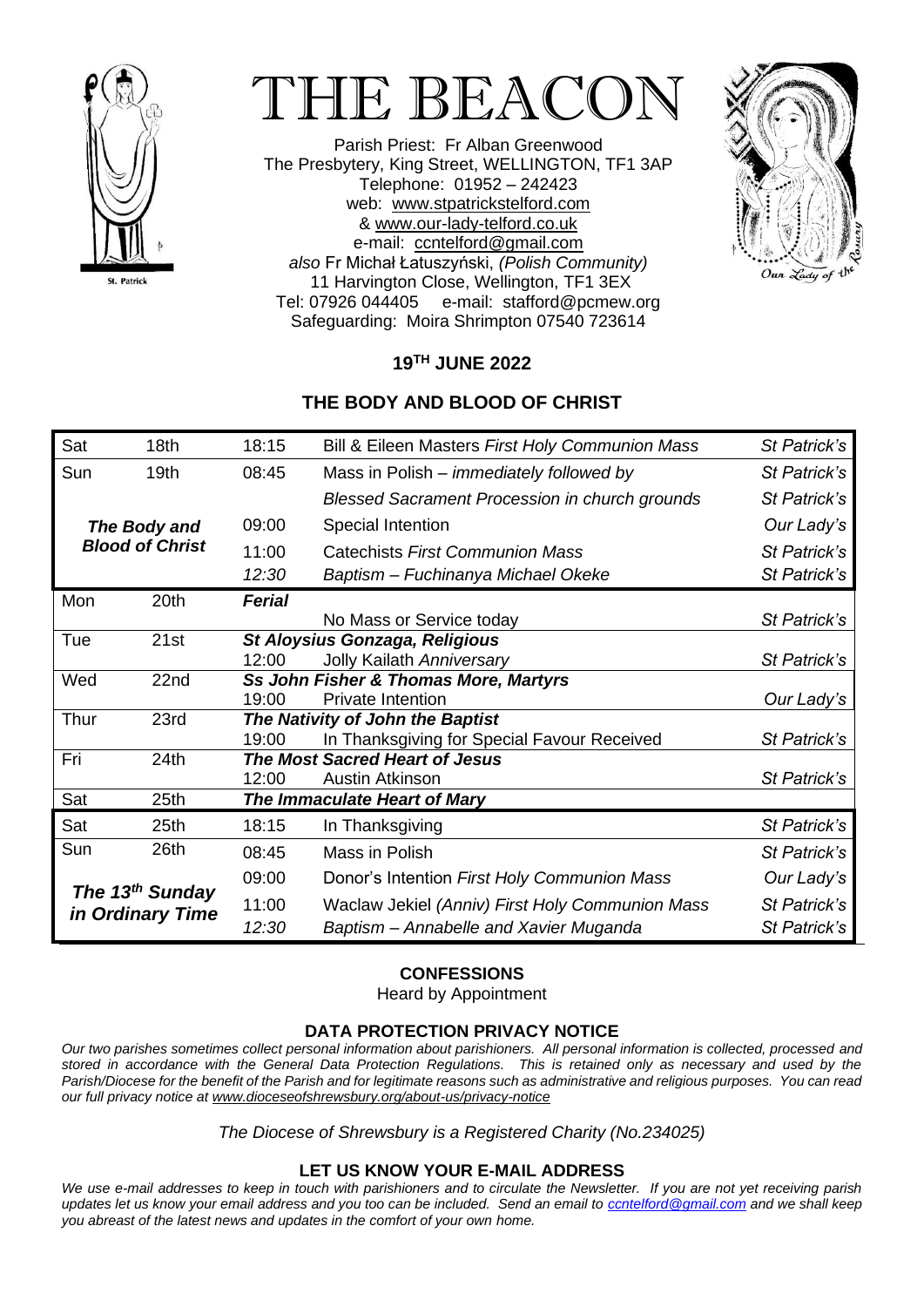#### **THE BODY AND BLOOD OF CHRIST**

**FIRST READING** *Genesis 14:18-20*

A reading from the book of Genesis.

Melchizedek, king of Salem, brought bread and wine; he was a priest of God Most High. He pronounced this blessing:

> "Blessed be Abraham by God Most High, creator of heaven and earth, and blessed be God Most High for handing over your enemies to you."

And Abraham gave him a tithe of everything.

The word of the Lord.

#### **RESPONSORIAL PSALM** *Psalm 109*

#### **Response: You are a priest for ever, a priest like Melchizedek of old.**

- 1 The Lord's revelation to my Master: "Sit on my right: I will put your foes beneath your feet." **R/**
- 2 The Lord will send from Zion your sceptre of power: rule in the midst of all your foes. **R/**
- 3 A prince from the day of your birth on the holy mountains; from the womb before the daybreak I begot you. **R/**
- 4 The Lord has sworn an oath he will not change. "You are a priest for ever, a priest like Melchizedek of old." **R/**

#### **SECOND READING** *1 Corinthians 11:23-26*

A reading from the first letter of St Paul to the **Corinthians** 

This is what I received from the Lord, and in turn passed on to you: that on the same night that he was betrayed, the Lord Jesus took some bread, and thanked God for it and broke it, and he said, "This is my body, which is for you; do this as a memorial of me." In the same way he took the cup after supper, and said, "This cup is the new covenant in my blood. Whenever you drink it, do this as a memorial of me." Until the Lord comes, therefore, every time you eat this bread and drink this cup, you are proclaiming his death.

The word of the Lord.

**GOSPEL ACCLAMATION Alleluia, alleluia! I am the living bread which has come down from heaven, says the Lord. Anyone who eats this bread will live for ever. Alleluia!**

The Lord be with you. **R/ And with your spirit.**

A reading from the holy Gospel according to Luke. **R/ Glory to you, O Lord.**

Jesus made the crowds welcome and talked to them about the kingdom of God; and he cured those who were in need of healing.

It was late afternoon when the Twelve came to him and said, "Send the people away, and they can go to the villages and farms round about to find lodging and food; for we are in a lonely place here." He replied, "Give them something to eat yourselves." But they said, "We have no more than five loaves and two fish, unless we are to go ourselves and buy food for all these people." For there were about five thousand men. But he said to his disciples, "Get them to sit down in parties of about fifty." They did so and made them all sit down. Then he took the five loaves and the two fish, raised his eyes to heaven, and said the blessing over them; then he broke them and handed them to his disciples to distribute among the crowd. They all ate as much as they wanted, and when the scraps remaining were collected they filled twelve baskets.

The Gospel of the Lord. **R/ Praise to you, Lord Jesus Christ**



Today's Feast is an echo feast. It rings with some of the refrains of Maundy Thursday; but whereas Maundy Thursday confronts us with the eucharist in its broadest terms, today's feast is more selective. It reminds us that the presence of Christ is perennial and that he abides with us daily under the form of bread and wine. This presence, in the reserved sacrament, is rightly adored. But its main purpose is so that the sick may be joined with the wider community of believers through receiving Communion. At its heart this feast invites us to eat and drink the body and blood of Christ, that by so doing we may proclaim his death until he comes in glory.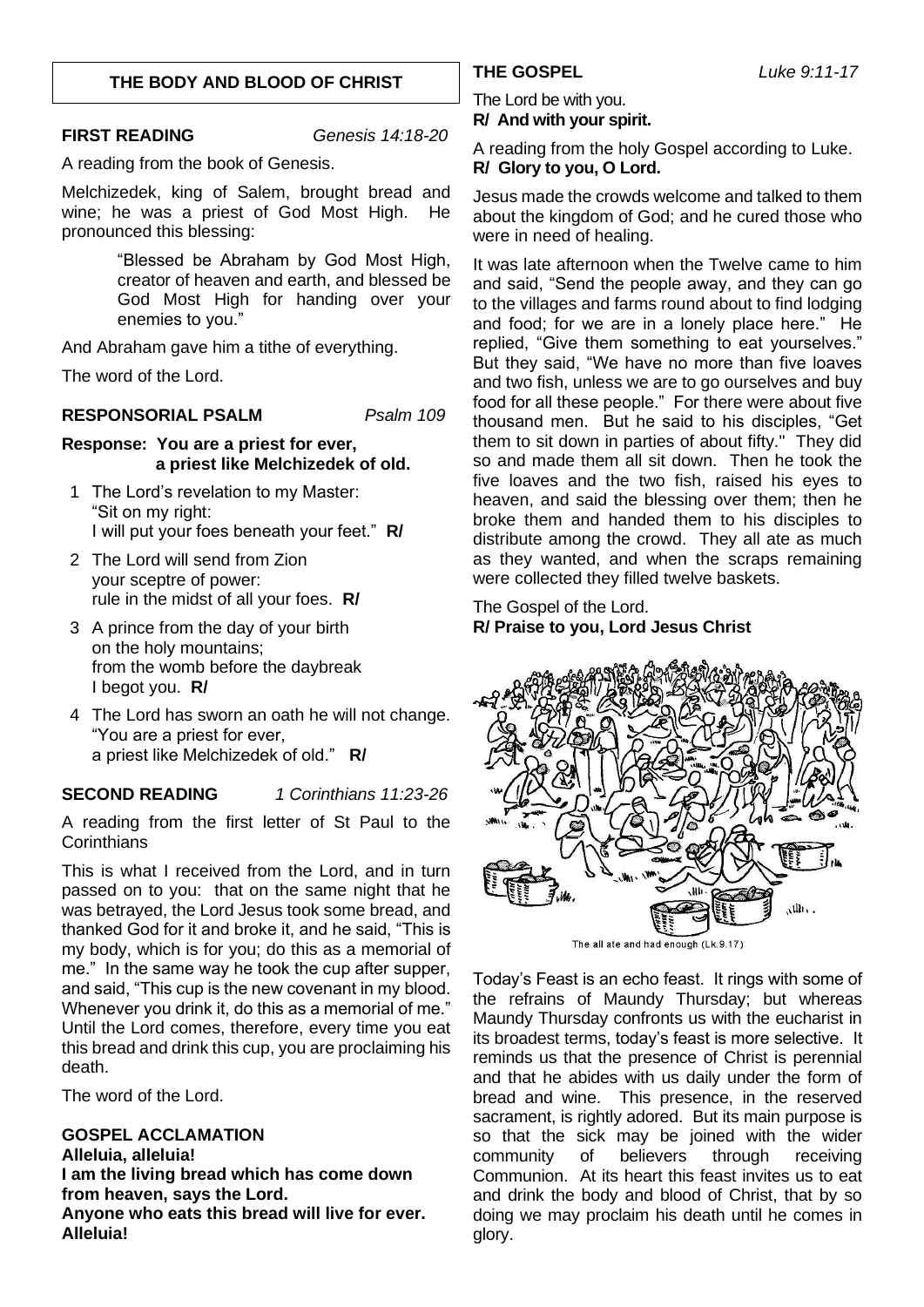#### **PRAYER REMEMBRANCES**

Your prayers are asked for the sick and the housebound and all those who are in hospital, the Hospice or local nursing and care homes. We remember especially the doctors, nurses and all medical staff at our hospitals; also all the staff at our local nursing and care homes and parishioners shielding or self-isolating at home at this time.

Please continue to keep in prayer **Fr Anthony Wild**, and all who are unwell at home.

We remember in prayer all who have died, and all who are mourning the death of a loved one, and all whose anniversaries occur about this time.

#### **THE POPE'S PRAYER INTENTIONS**

For June, Pope Francis asks us all to keep in our prayers the following intention:

#### **For Families:**

We pray for Christian families around the world; may they embody and experience unconditional love and advance in holiness in their daily lives.

#### **FIRST HOLY COMMUNIONS**

St Patrick's welcomes the families of those young people who will receive Holy Communion for the first time this weekend:

At the Vigil Mass:

#### **Jack Hayward Katrina Mathew**

At the 11am Mass:

#### **Jasmine Alofabi Filip Lesniewski Tyrone Piorko Emily Trojniak**

Prayerful congratulations to everyone.

#### **COVID RESTRICTIONS UPDATE**

Face coverings are no longer required in our churches but there is a supply of masks available if you choose to use one.

Please continue to sanitise your hands on entry.

The sign of peace will continue to be 'contactless' until everyone is happy to shake hands.

The Offertory procession will be reintroduced, and the collection bags passed hand-to-hand. Please ask the welcomers or Father Alban if you are able to help with the collection.

Holy water will be available in the stoops and you may kneel during the service as before the pandemic.

#### **MONEY MATTERS**

Last Sunday's Offertory Collections: St Patrick's: £1,223.50 Our Lady's: £ 372.00

Many thanks for your continued generosity.

#### **PRAYER FOR UKRAINE**

God of peace and justice, we pray for the people of Ukraine today. We pray for peace and the laying down of weapons. We pray for all those who fear for tomorrow, that your Spirit may comfort them. We pray for those with power over peace and war, for wisdom, discernment, and compassion to guide their decisions. Above all we pray for the precious children, at risk and in fear, that you would hold them and protect them. We pray in the name of Jesus, the Prince of Peace. Amen.

#### **ALTAR SERVERS**

With the reintroduction of the Offertory, we need to reintroduce altar servers to assist our priests. Anybody who would like to undertake this Ministry should add their name to the list on the noticeboard and we will organise training.

If you have experience from before the pandemic please volunteer to help out any beginners.

You must have made your First Holy Communion to be able to be an altar server.

#### **SUMMER ORDINATIONS**

. **Antony Nuttall** will be ordained to the Permanent Diaconate at the Cathedral. on Saturday, 16th July.

#### **VOCATIONS TO THE PERMANENT DIACONATE IN SHREWSBURY DIOCESE**

Are you thinking about becoming a permanent deacon or do you know someone who might be thinking about a vocation to the diaconate?

The diaconate formation team is holding a time of reflection for men who are thinking about the call to the ministry of service on Sunday, 26th June 2022 at St Anne's Church, Nantwich at 2pm.

There will be an opportunity to ask questions, to reflect and to pray for vocations to the permanent diaconate. For more information please contact:

Deacon David Hill [\(Tel: 07407](tel:07407) 407606 or email: [david2007hill@hotmail.co.uk\)](mailto:david2007hill@hotmail.co.uk)

#### **ST PATRICK'S SVP**

Donations can still be made by putting money in an envelope marked for the SVP into the collection bags or directly to their bank account:

Sort Code – 60-60-04 Account Number - 46077936 Account Name – F180606 ST PATRICK

There is a collection box in the porch at Our Lady's where you can leave donations for the work of their parish's Conference.

#### **SVP – TELFORD FOOD BANK**

We continue to collect items for the Food Bank and Baby Bank at both churches.

# **~~~ Happy Fathers' Day ~~~**